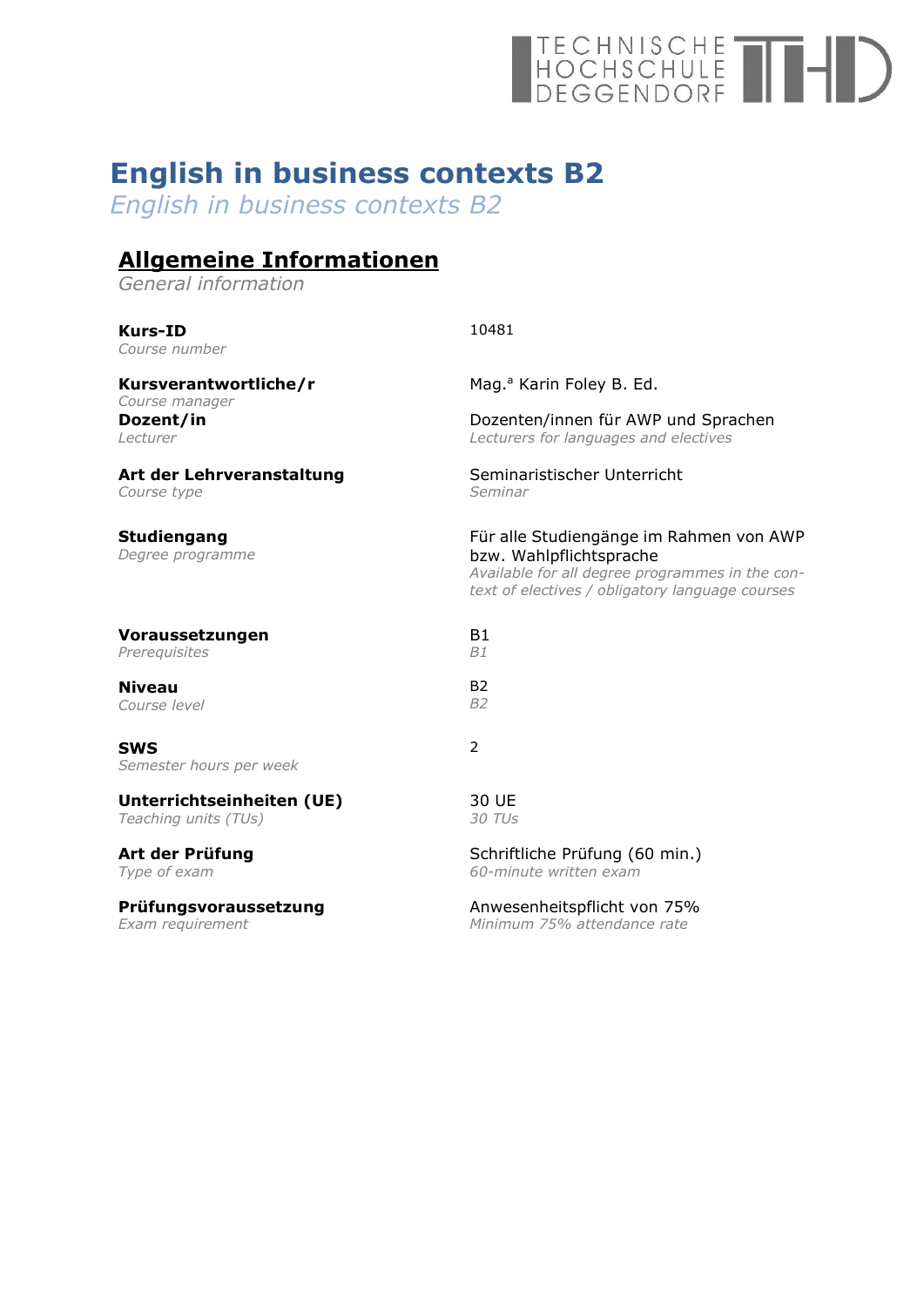## **Ziele des Kurses**

*Course objectives*

Dieser Kurs vermittelt Studierenden den **Wortschatz** und die **Grammatik**, um das Niveau B2 zu erlangen. Die Teilnehmenden erweitern ihren Wortschatz in Wirtschaftsenglisch und ihre Kenntnisse der englischen Grammatik und verwenden die englische Sprache selbstsicher.

*This course aims to equip students with the Business English vocabulary and grammar required for B2 level. By the end of the course, participants should have built upon their vocabulary and grammar knowledge as well as their understanding of, and fluency in, the more complex areas of language usage.*

#### **Inhalte des Kurses**

*Course content*

Im Kurs werden unterschiedliche Aspekte der modernen **Geschäftswelt** behandelt. Der Schwerpunkt liegt dabei auf der **Sprachproduktion** und dem **Erfassen von Inhalten**. **Diskussionen und Rollenspiele** helfen Studenten ein besseres Verständnis der Sprache und der Inhalte zu erwerben.

Themen, die während des Unterrichts besprochen werden, sind u.a.: **Geschäftsmodelle und Grundlagen des Geschäftslebens, Erfolgreiche Unternehmen, Unternehmensgründung, Unternehmensfinanzierung, Geschäftspartnerschaften, Arbeitsstile, Teamarbeit, Innovation und Produktmanagement, Unternehmenswachstum,** sowie **E-Mails und Präsentationen. Aktuelle Weltgeschehnisse** werden ebenfalls in den Unterricht miteinbezogen.

Der Fokus der Lehrmethoden liegt auf der Verbesserung der vier Hauptsprachfertigkeiten: **Hörverständnis, Sprechen, Lesen und Schreiben**, sowie der Optimierung von **beruflichen und sozialen Kompetenzen**. Angewendete Lehrmethoden sind beispielsweise **Gruppen- und Einzelarbeit, Minipräsentationen, Übungen zum intensiven Lesen und Hören, Rollen- und Grammatikspiele, Übersetzungen, Peer-Feedback, Arbeit mit Lernstationen**, und verschiedenen **Schreibaktivitäten** zur Vertiefung des erlernten Stoffes. Es werden wöchentlich Aufgaben zum Selbststudium gestellt.

*Throughout the course, aspects of business will be examined with the emphasis on language construction and comprehension. Class discussions and role plays will be used to help students gain a better understanding of, and fluency in, language and content. Topics discussed during class include: business models and business foundations, successful businesses, starting a business, financing a business, partnerships, work styles, team building, innovations and products, growing a business, business skills: writing emails and presentations. Current world affairs relating to business will also be discussed.*

*Instruction and learning methods focus on training the four cardinal language skills (speaking, listening, reading, and writing) and on enhancing professional and social competencies. They include group discussions and group projects, individual and team work (e.g. individual and group presentations), real- and role-playing, close reading and listening activities, interactive grammar exercises, method of loci, translations, peer feedback and review, learning stations, and various followup viewing and writing activities. Study assignments will be set on a weekly basis.* 

# **Kursmaterial**

*Course material*

Material der Dozierenden